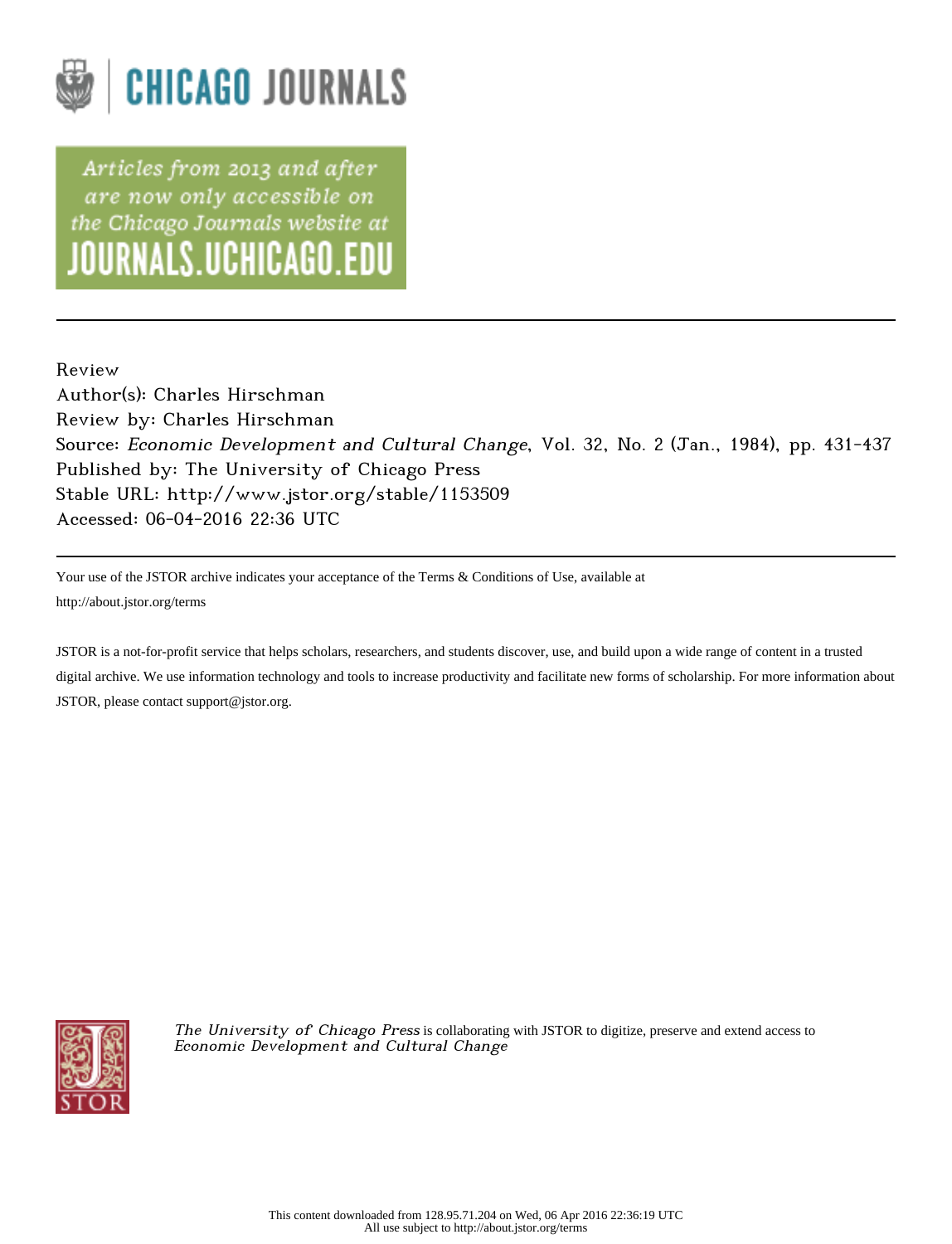T. Paul Schultz. Economics of Population. Reading, Mass.: Addison- Wesley Publishing Company, 1981. Pp. 240. \$9.95.

 Charles Hirschman\* Cornell University

 The roots of demographic science can be traced to a number of distin guished sources. One of the most important of these was the school of classical political economy, of which Malthus was a major figure. Yet modern economics grew to scientific maturity in the twentieth century regarding population as a peripheral subject. Demography, by histor ical happenstance, became part of the sociology curriculum in most American universities. Demography retained its unique identity, how ever, often approaching disciplinary status, emphasizing its strong em pirical focus and borrowing freely from (and contributing to) a variety of related disciplines, including sociology, economics, psychology, ge ography, and statistics. In the last decade or two the application of microeconomic theory to a variety of demographic phenomena, partic ularly fertility, has given rise to a renewed interest in population among economists. Given the central place of economic variables and inter pretations in demography and the small, but very active, group of economists already part of the field, this larger interest should have been an important impetus to interdisciplinary exchange. Yet with a few notable exceptions, there has been slow progress toward common understanding. Initially, the emerging economic analyses of demo graphic topics seemed to ignore the voluminous research of demog raphers on the same subjects. To the established demographic commu nity, it appeared that economists were more interested in asserting the validity of their models than in analyzing demographic phenomena in detail. Nor was the heavily formal mathematical character of economic theory easily assimilated by demographers (who are quite adept at applied statistical analysis but not trained in formal economic theory). Some years have now passed and there appear to be the beginnings of more communication on both sides of the disciplinary fence. Economic

 Permission to reprint a book review published in this section may be obtained only from the author.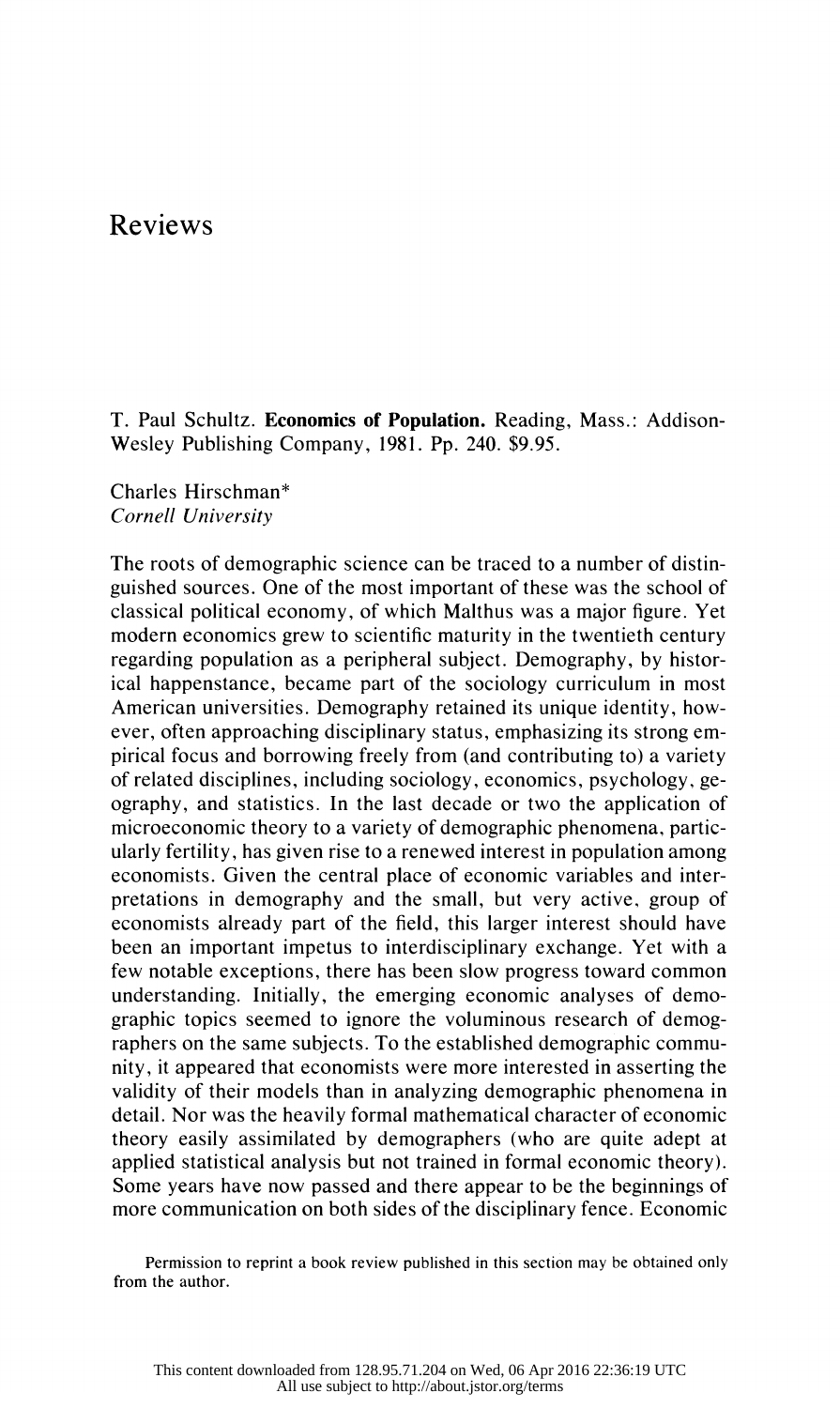demographers and social demographers (trained in sociology), particu larly among the younger generation, have become more knowledgeable about the value and unique contributions of one another's disciplines. Informal networks, linked by common interests and institutional ties, have mellowed some of the earlier barriers of communication. There are even the beginnings of a real interdisciplinary demography that freely incorporates ideas from both economics and sociology (e.g., the works of Michael Hout in sociology and Richard Easterlin in econom ics). But there is much more to do to bridge the gap between economic models of demographic behavior, and the conventional study of these topics by demographers. The publication of the *Economics of Popula* $tion$ , an introductory text by T. Paul Schultz, who is a leader of the new school of the economic analysis of demography, provides a good op portunity to evaluate the promise and products of economic demog raphy.

 There are not one but several schools of economic demography. The major microeconomic demographic model, which is the focus of Schultz's book, is the "demand theory of household time allocation and demographic behavior" (p. 2). Basically, this perspective, popularly known as the "new home economics," is an extension of con sumer choice theory, which deals with the allocation of household income for goods and services in order to maximize household utility. The application of consumption theory to demographic behavior turns out to be very complicated; babies are quite unlike other consumer durables, both in their production and in their consumption.' The ma jor new twist in the revised model of household demographic behavior is the incorporation of household time as the pivotal element of the theory. The time of husband and wife can be used in the labor market to earn income, or it can be spent (forgoing market income) in nonmar ket household activities, such as the bearing and rearing of children. While more income generally leads to higher levels of consumption, including consumption of children, the price of children (income for gone) will rise with the potential economic value of parental time (primarily women's-assuming mothers are most engaged in child care) and thus complicates the model. The decomposition of income and price effects, considering the value of time, is central to the de mand model of microdemographic behavior.

 There are two other major models of economic fertility, to which Schultz does not give equal billing in his book. The first is the relative income hypothesis of Richard Easterlin (which is briefly reviewed in chap. 6). Easterlin's influential model posits that the effect of income on childbearing is conditioned by the economic aspirations of the par ents. Couples who encounter prosperity (relative to their aspirations, which are molded during adolescent socialization) will feel successful and have more children. While Easterlin's model fits the post-World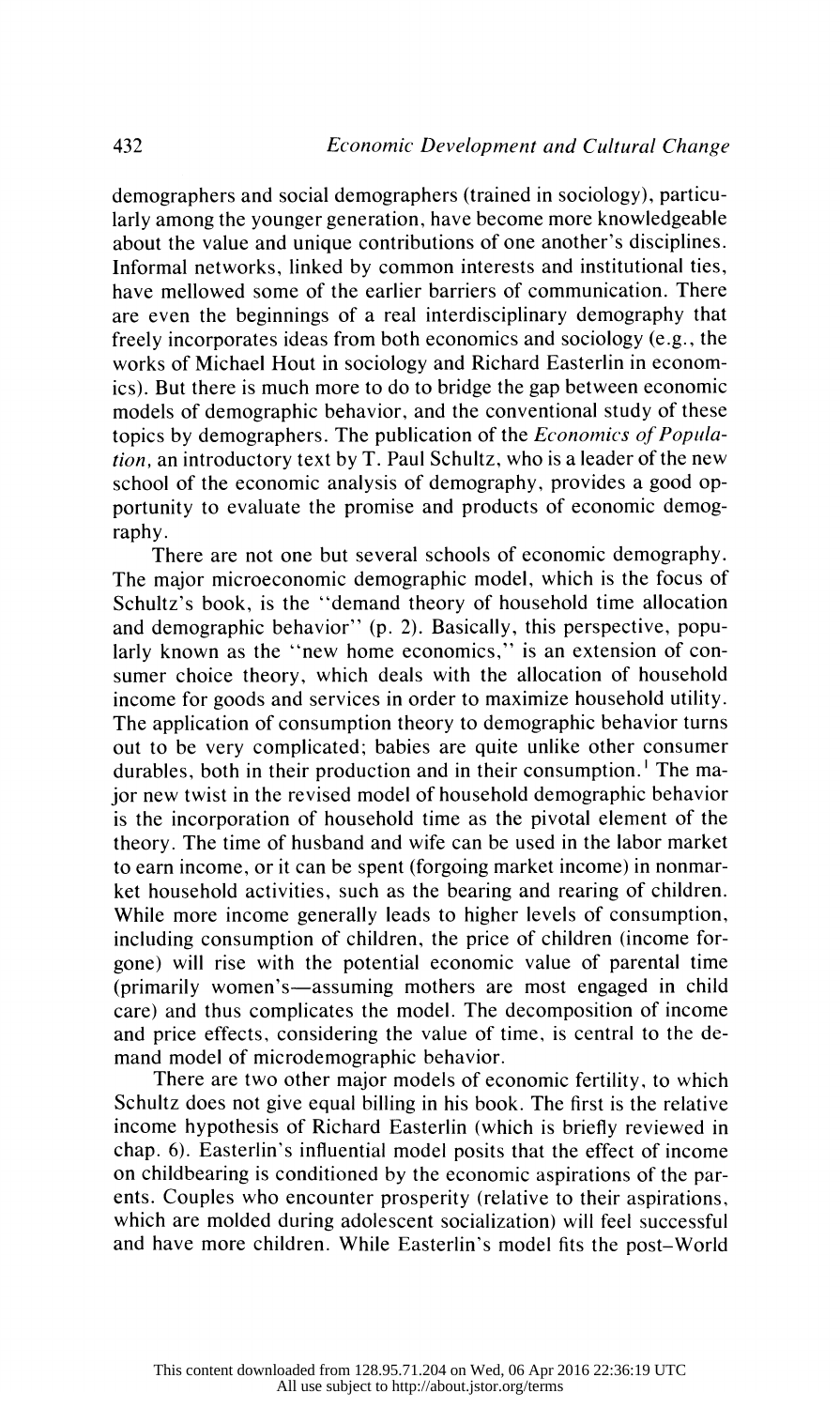War II baby boom, it remains the subject of much theoretical and empirical debate in the literature. The other school of economic de mography (which Schultz does not consider at all) hypothesizes the economic value of children. In contexts where child labor is of great economic value, fertility can be considered a form of investment as well as of consumption. Moreover, children are a major source of old age security where insurance and social security programs are not present. This thesis is the subject of considerable innovative research in the field.

 Any evaluation of the new home economics in the progress of demographic science is certainly premature and probably biased by the evaluator's own disciplinary perspectives. Nonetheless, it may be use ful to consider the most obvious "pluses" and "minuses" of economic research on fertility behavior (the demand approach favored by Schultz). Perhaps the greatest contribution has been the theoretical impact of formal economics in a field that has been primarily inductive and largely shaped by the availability of data. Even when wrong, the use of theory forwards the cumulative direction of science with a per sistent focus on the predictive validity of basic hypotheses. Moreover, the imperialist purview of economic theory encourages the replication of basic models and systematic comparisons across different times and places. Another major contribution of economic theory is its stress on the interdependence of all household decisions, childbearing and rear ing, labor force participation and intensity of work, and household consumption. To address these obviously related, yet very complex, decisions and behaviors requires a very parsimonious model, and eco nomic models provide an initial handle.

 Most social demographers have not been impressed with the re sults of many economic studies because these studies appear to be preliminary warm-ups rather than full-fledged tests. Economic demog raphy has invested much more effort in the formal modeling of demo graphic problems than in the empirical analysis thereof. The early exer cises at economic modeling proved that it could be done, and that the results were generally consistent with the general line of theory. But there remain a number of issues, both conceptual and empirical, that have limited the progress of economic models of demographic behav ior. For instance, not only does the price of children vary with the value of parental time, but also, because the costs of child rearing can vary considerably, the "quality" of children varies. In spite of much attention this remains a major problem for empirical study.

 Childbearing is not only an economic phenomenon, but also a biological process that is affected by fecundity (the physiological abil ity to reproduce), frequency of sexual activity, the length of breast feeding (which suppresses the return of ovulation for a variable period after childbirth), the practice of contraception, and the incidence of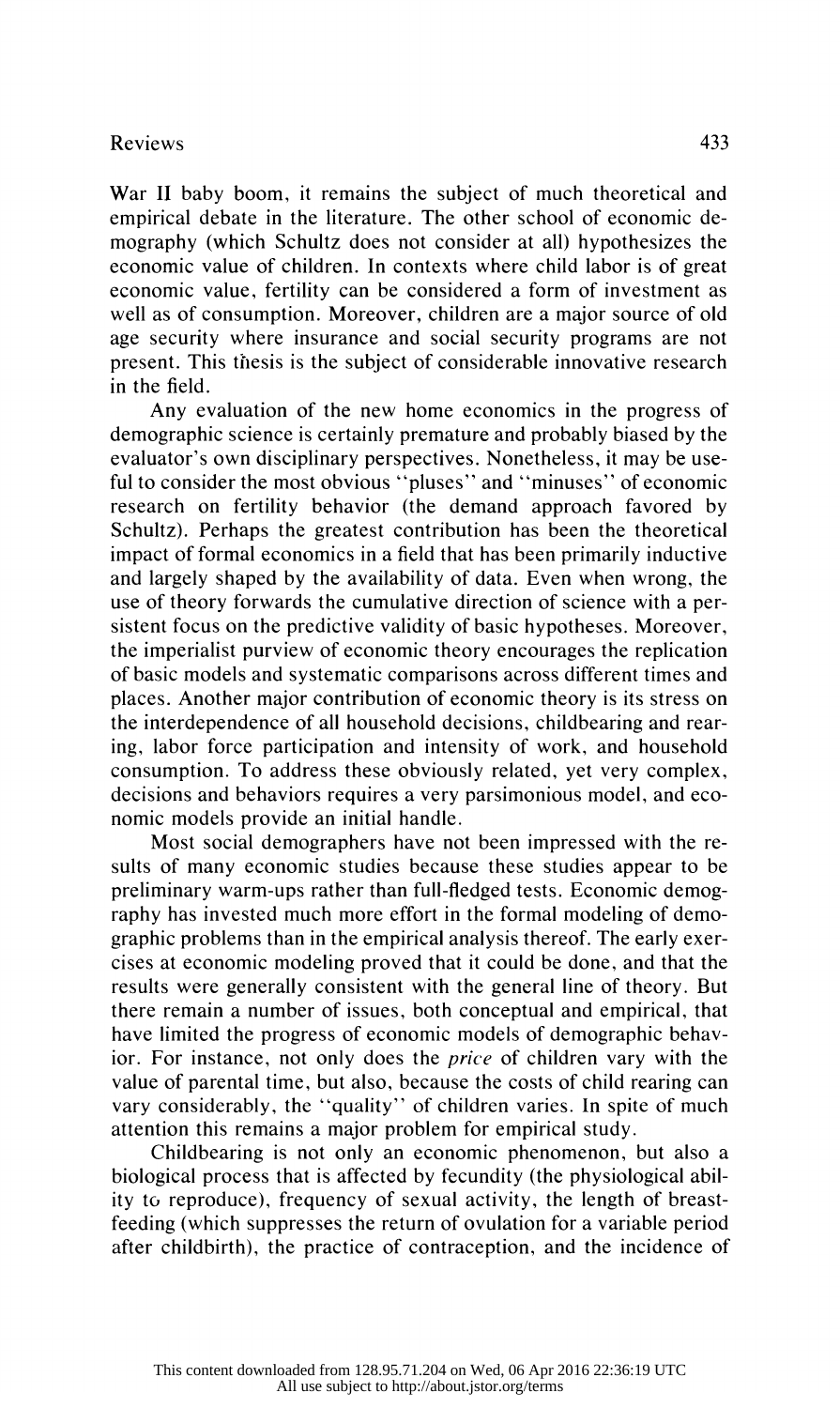abortion. These factors are considered "supply constraints" in eco nomic models, as opposed to the economic demand factors, and are only considered to be important in high fertility countries. This seems to be a premature conclusion and a conceptualization that complicates more than it clarifies. For instance, many variables, such as education, could influence both the supply and demand determinants of fertility. An alternative perspective is offered in Davis and Blake's framework of intermediate variables, which posits the biological processes that must intervene between any social or economic factor and reproduc tion $<sup>2</sup>$ </sup>

 Another major obstacle to economic research on fertility is that the central concepts of economic theory-for instance, "permanent income," "opportunity costs," and "child quality"-are not measured directly in most available data sources. This has meant that much empirical research has been inconclusive because of the crude measures of central concepts. Most tests of microeconomic theory have been based upon cross-sectional data. Since economic theory is dynamic in character, assuming life-cycle decision making, this is an other major handicap of present studies. The collection of improved data for economic analysis is a critical item on the agenda for future progress of the field.

 In addition to these concrete problems is the more amorphous question of the applicability of economic demand theory to reproduc tive behavior. While the basic assumption of economic rationality is standard in social demography, there is also an openness to other sources of explanation, including the complexity of family organization and social norms that shape reproductive behavior (age at marriage, periods of sexual abstinence, customs of widow remarriage). Although social norms and family structure probably arise out of materialist forces (in the past if not the present), they cannot always be reduced to individual economic needs or dismissed as tastes. Economic models may lose in richness what is gained in parsimony. Another conceptual issue, often ignored in economic models, is the uncertainty linking reproductive intentions and outcomes. The knowledge of and success ful practice of birth control vary enormously across societies and within groups in any society. Treating such uncertainty as random error is likely to obscure structural relationships that shape the knowl edge of and motivation for reproductive control.

 As an effort to present a systematic introduction to the micro economic approach to demography, Schultz's book can be considered a success. The book contains a clear exposition of the microeconomic demand theory and its application to household decision making on reproductive and labor force activity. For economists unfamiliar with the study of population and for noneconomists wanting to know the microeconomic approach to demography, this book provides an in-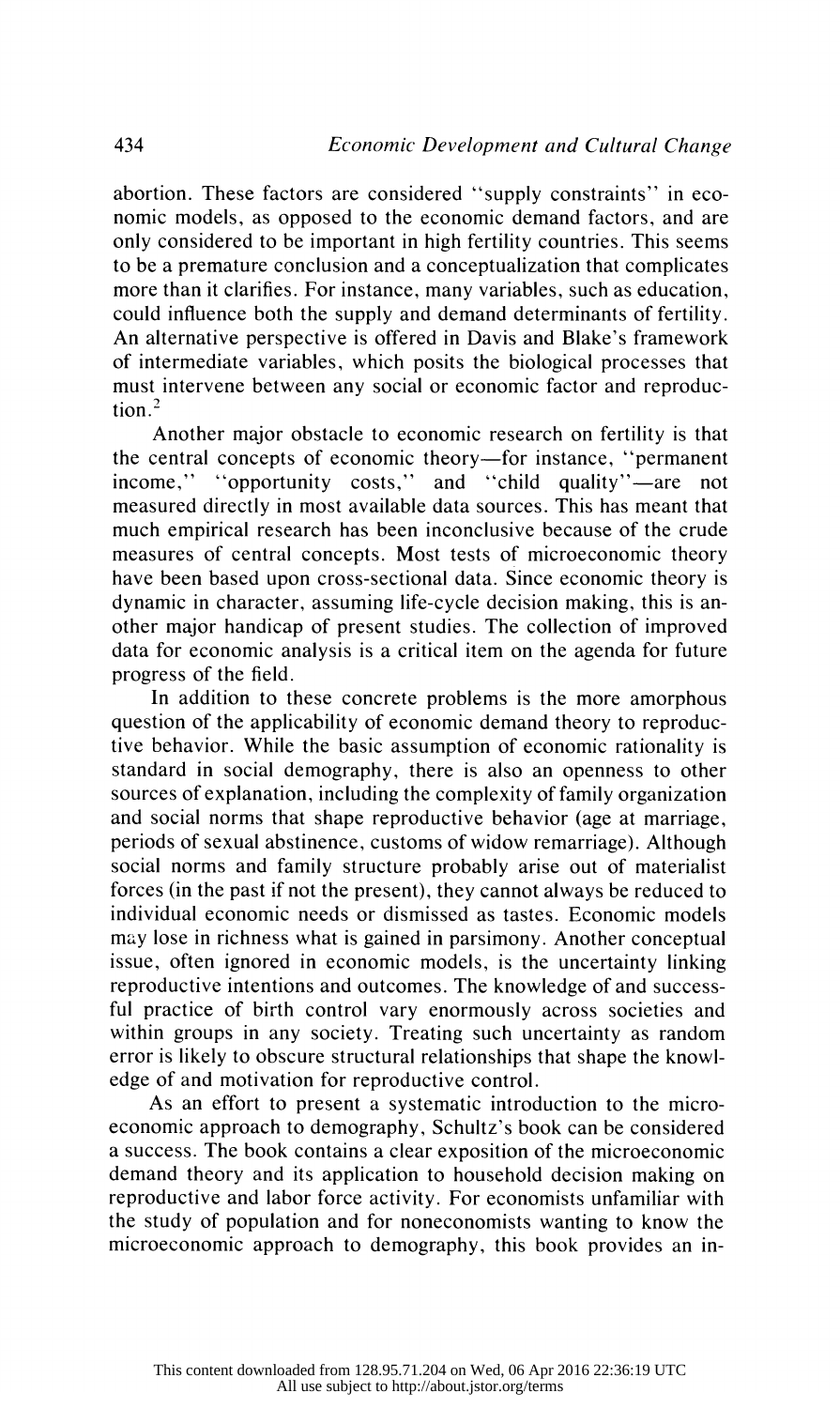troduction and survey of the field. But it must be judged as a contribu tion to the interdisciplinary field of demography as well. Here, it seems to reflect the strengths and weaknesses of the school of new home economics. Although Schultz attempts to survey the field-from cy cles of population growth in preindustrial England to formal models of women's labor force participation in advanced economies—the reader learns much more about the demand theory of demographic behavior than about the results of previous demographic research of the topic. The emphasis is on the implications of demand theory, with almost no attention to alternative frameworks. Data are used to illustrate major points or to test selective hypotheses, with considerable reliance on Schultz's own previous research.

 In the first substantive chapter, Schultz reviews the classical Malthusian framework and measures it against patterns of preindustrial population dynamics, drawing upon the excellent work of historical demographers, including Ronald Lee and E. A. Wrigley. One of the major findings of these studies is that there is evidence of fertility control within marriage. In other words, population growth could be adjusted without the Malthusian checks of excess mortality and moral restraint (postponement of marriage). Schultz's primary conclusion is that models of "individual choice" are the appropriate prism through which to study population dynamics then and now. This seems, in my opinion, to be an effort to score a point for "economic man" rather than to address the broader implications of the finding. To know that fertility is constrained does not necessarily imply that reproductive behavior is the product of individual level cost-benefit analysis. I ex pect there are considerable differences in fertility levels across prein dustrial communities that may be explained by knowledge of tradi tional methods of birth control, familial ties and organization, as well as by rational adaption to economic opportunities. Nor are economic motivations a simple matter. They may vary considerably, depending on the value of child labor, the availability of land or other economic opportunities, and the roles of women. To note all of these potentially relevant factors does not suggest that economic theories are the wrong theoretical framework, only that they are incomplete.

 The next chapter, on modern economic growth and population, ranges broadly from a quick historical survey of world population growth to the links between age composition and economic policy. Because the author's objective is to touch on a large number of topics, it is impossible to do justice to all of the complexities and controversies of each issue. On many counts, I think Schultz does an adequate job, but there are serious and surprising omissions. For instance, the significant studies of Allen Kelley and Richard Bilsborrow, both econo mists, on the links between age composition and savings rates, are not mentioned.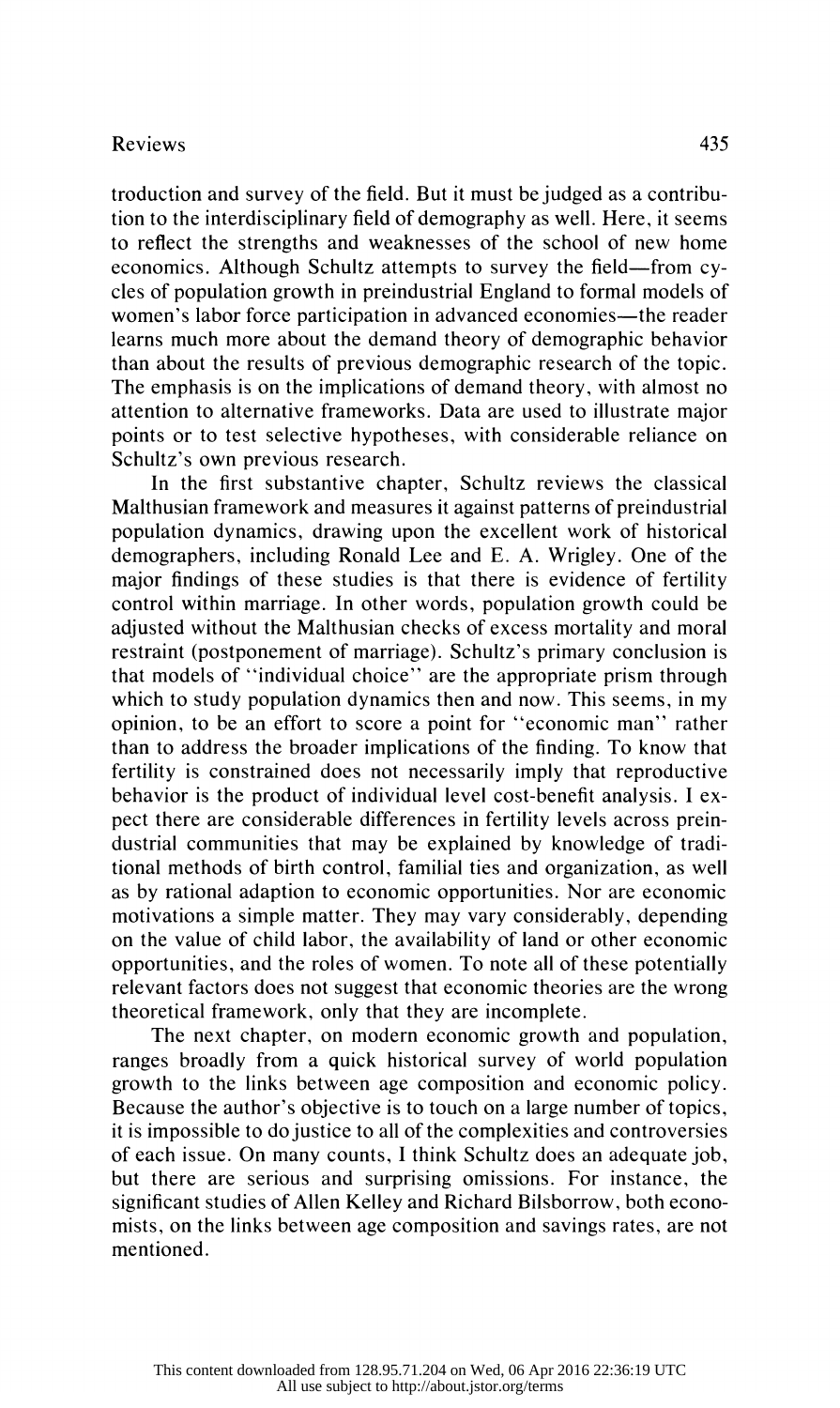Subsequent chapters are titled "Demand Theory and Economic- Demographic Behavior of Households," "The Demographic Transi tion: Mortality Decline and its Effect on Fertility," "Microeconomics of Fertility and Surviving Family Size," "Labor Force and Develop ment: Participation and Time Allocation," and "Prospects for the De mand Approach to Demographic Behavior." There is much wisdom and insight in these presentations, and I learned much about the value of the demand framework for demographic analysis. However, I was also frustrated by the omission of what I consider to be central ideas and evidence of demographic science. It seems unwise to formulate a theory of human fertility (or other demographic behavior) without con fronting the theoretical contributions of Kingsley Davis, Ronald Freed man, Norman Ryder, and Jack Caldwell. Many of the ideas of these scholars are compatible with microeconomic models, while others call into question some fundamental postulates of the new home econom ics. Schultz seems to consider Malthusian theory to be the only real alternative framework. Even some significant contributions to the microeconomic framework are ignored (the significant works of B. Turchi, K. Namboodiri, and T. Espenshade are not cited).

 Perhaps the most glaring limitation of Schultz's theoretical model is its refusal to consider the impact of the institutional frameworks, both social and cultural, that may condition the links between eco nomic variables and reproductive behavior. For instance, Schultz con siders the potential market wage (measured by human capital vari ables) as the primary cost of fertility (the income forgone by choosing to engage in child rearing). This may be a fair approximation in middle class American society where most paid work is outside the home and babysitting services are costly. In many circumstances, especially in agriculture and in the informal sector in Third World countries, women typically combine market and child-care activities. And in many cul tural groups of industrialized societies, relatives (e.g., grandmothers) provide child care for working mothers. Of course, subsidized child care would also affect the cost of child rearing. While these points are obvious when mentioned, they are often ignored in the testing of a universal model.

 Aspiring economists who read only Schultz's book will get a quite selective picture of the accumulated wisdom of contemporary demo graphic research. I wish it were otherwise, for I believe that sociolog ical and economic demographers have much to gain from intellectual exchange. Schultz's book, however, does not take us in that direction.

### Notes

 \* I gratefully acknowledge the critical comments of Barry Edmonston, Gary Fields, and Boone Turchi on an earlier draft of this review. The opinions expressed in the review are mine, not necessarily shared by my critics.